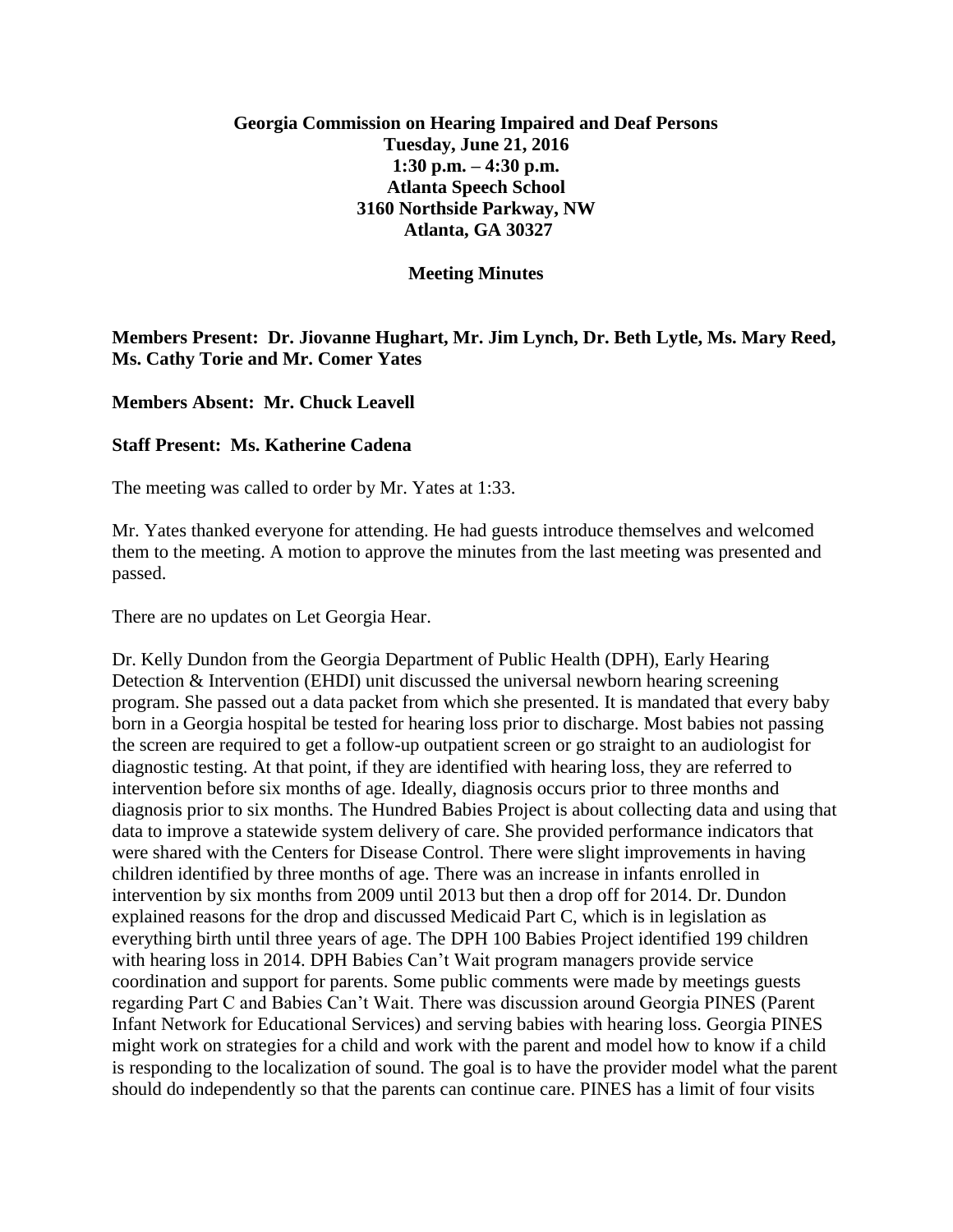per month. Services aren't standardized. Mr. Yates discussed the Marcus Autism Center and how the model has changed to develop and focus on parent capacity. Public comment included how there is a paradigm shift now where children are the outcome of parents or caregivers and the interventionists are parent coaches. If you don't change the adults that the children interact with, then you won't change child outcomes. There will be an extensive audit of PINES starting next month. Mr. Yates discussed the Atlanta Speech School is eliminating preschool classrooms and focusing on parent acquisition of the ability to serve and return language with their children. This is also the primary goal of the DPH Talk to Me Baby program. The goal is grade level reading by third grade. Mr. Yates discussed cultural differences, specifically cultures that are compliant and accepting of authority, such as noted in Hispanic culture. Dr. Dundon stated that audiologists are mandated to report visits within seven days. EHDI is developing an automatic feed to PINES, saving about five to seven days in the process. Currently, there are delays from the audiologist to DPH to PINES. The majority of children are falling somewhere between 30-60 days before they have an early hearing orientation visit.

Dr. Stacey Tucci discussed Georgia Pathway to language and literacy. The goal is grade level reading at third grade by 2020 for all children, regardless of modality or income. It is under the umbrella of Governor Deal's Get Georgia Reading campaign. Pathway works with the 100 Babies Project by looking at assessments, and track the babies to intervene with the families as soon as possible. Incentives for families has been established; food cards or transportation (gas) assistance to continue participation in the program. Pathway is also trying to push out the intervention to children statewide, not just in the metro Atlanta area. The PINES evaluation is to restructure how PINES works to increase effectiveness and efficiency; and to increase the ability to reach children throughout the state. A report will be submitted to legislation so that the plan can align with budgets to hire new staff or contract with private providers. Birth to five is around the preparation of the reading brain, which depends on a child's access and acquisition of language.

Ms. Torie gave a report on the work group addressing access to hearing aids for children and adults. The group includes members from Georgia Hands and Voices, Georgia Lions Lighthouse Foundation, DPH, EHDI, and Commission members. The membership is expanding. The focus is on categories of access and funding of services, reimbursement and eligibility and marketing and collaborations across organizations and education. Examples of current projects include marketing the GLLF program for hearing aids to achieve greater awareness. GLLF is reimbursed to see 800 patients this year and they have currently seen over 700 people. They are going to run out of money. Ms. Lytle said GLLF did not reach their goal for pediatric hearing aids last year. They are at 50% now and don't expect to reach it. They want to help their marketing director disseminate information to audiologists. A big problem is marketing outside of Atlanta. And CEU eligibility for any programs regarding Pathway. There's a lack of clarity around Medicaid reimbursement. The Georgia Public Service Commission (PSC) collected \$3,046.764 in taxes in 2015. It is distributed among four different agencies. GLLF received 19%, or \$578 of that money. Hamilton Relay and GACHI receive 70.54% of that money. Audible Universal Information Access Service, (AUIAS), which is print services for the blind and low vision population received 6.67% of that money.

The Commission will consider understanding the state's investment in these programs and